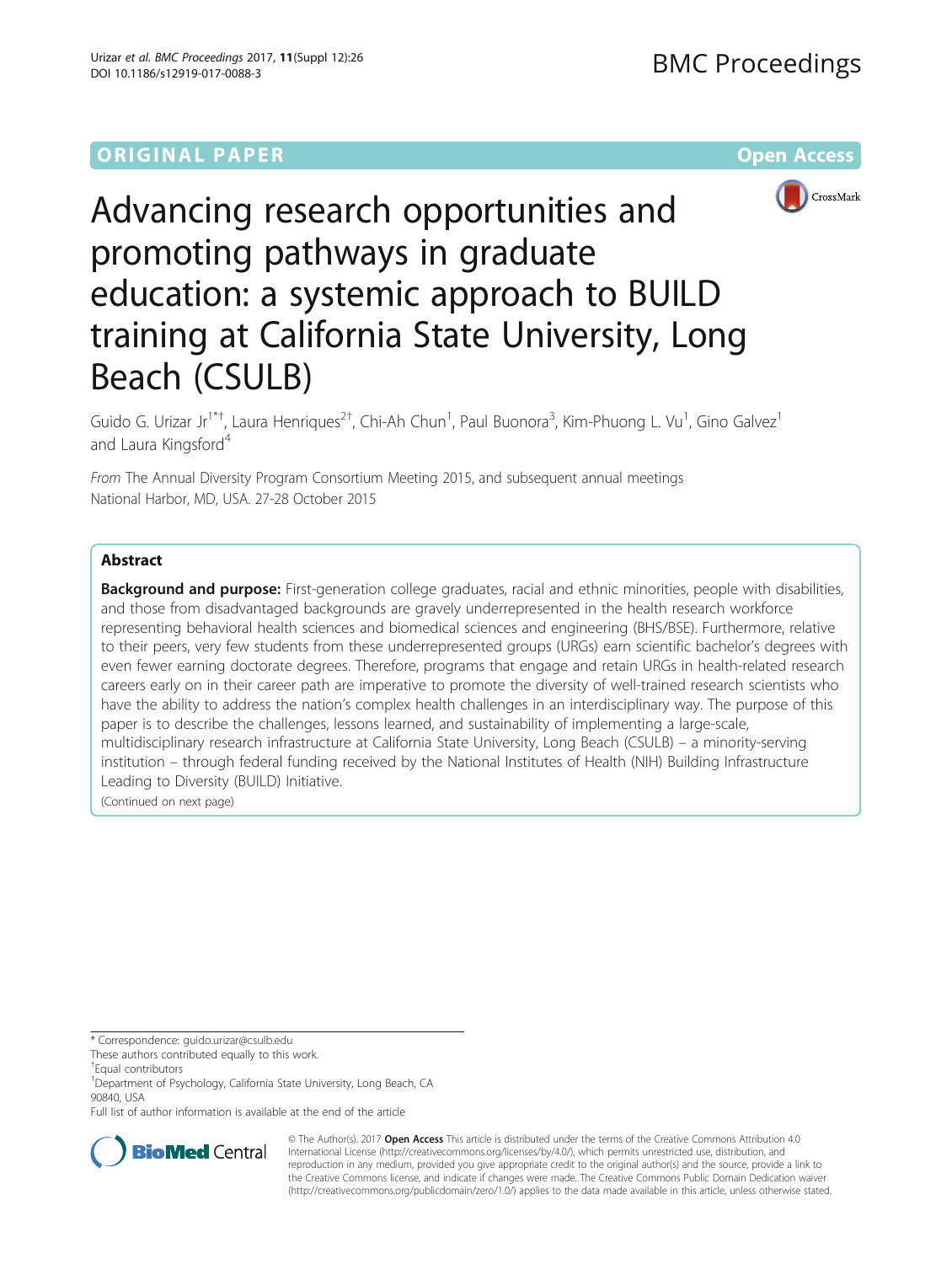#### (Continued from previous page)

**Program and key highlights:** The CSULB BUILD initiative consists of developing a research infrastructure designed to engage and retain URGs on the research career path by providing them with the research training and skills needed to make them highly competitive for doctoral programs and entry into the research workforce. This initiative unites many research disciplines using basic, applied, and translational approaches to offer insights and develop technologies addressing prominent community and national health issues from a multidisciplinary perspective. Additionally, this initiative brings together local (e.g., high school, community college, doctoral research institutions) and national (e.g., National Research Mentoring Network) collaborative partners to alter how we identify, develop, and implement resources to enhance student and faculty research. Finally, this initiative establishes a student research training program that engages URGs earlier in their academic development, is larger and multidisciplinary in scope, and is responsive to the life contexts and promotes the cultural capital that URGs bring to their career path.

**Implications:** Although there have been many challenges to planning for and developing CSULB BUILD's largescale, multidisciplinary research infrastructure, there have been many lessons learned in the process that could aid other campuses in the development and sustainability of similar research programs.

# Background

As is well documented, first generation-educated racial and ethnic minorities (e.g., Latino, African American, Pacific Islander, Native Alaskans and Hawaiians, and Native American), people with disabilities, and those from disadvantaged backgrounds are gravely underrepresented in the health-related research disciplines and workforce representing behavioral health sciences and biomedical sciences and engineering (BHS/BSE) [\[1](#page-12-0), [2](#page-12-0)]. National data from the U.S. shows that relative to their peers, comparable percentages of students from these underrepresented groups (URGs) show strong interest in BHS/BSE and in pursuing scientific majors [[3\]](#page-12-0). However, URGs represent only 14% of earned scientific bachelor's degrees, compared with 81% for their non-URG peers (i.e., White & Asian American) [[4\]](#page-12-0). This pattern continues in graduate school with only 6% of BHS/BSE doctorates awarded to URGs compared to 74% for non-URGS [\[1](#page-12-0), [2\]](#page-12-0). Therefore, programs that engage and retain URGs in health-related research careers are imperative to promote the diversity of well-trained research scientists who have the necessary research skills to be leaders in their respective fields, as well as the ability to address the nation's complex health challenges in an interdisciplinary way, to ensure that the next generation of BHS/BSE researchers reflects the diversity of the overall U.S. population.

The purpose of this paper is to describe the challenges, lessons learned, and sustainability of implementing a large-scale, multidisciplinary research infrastructure at California State University, Long Beach (CSULB) – a minority-serving institution – through federal funding received by the National Institutes of Health (NIH) Building Infrastructure Leading to Diversity (BUILD) Initiative. The CSULB BUILD initiative is one of ten BUILD sites in the U.S. and is designed to engage and retain URGs on the research career path by providing them with the research training and skills needed to make them highly competitive for doctoral programs and entry into the research workforce. Specifically, this paper describes:

- (1)Our campus' institutional background, as well as the development of a diversity consortium and implementation of a campus-wide needs assessment that helped to inform and guide the implementation of the CSULB BUILD Initiative;
- (2)How we are developing a campus-wide culture of multidisciplinary collaboration to address different research infrastructure needs and strengthen the quality of research being conducted;
- (3)The challenges associated with transforming student research training from an extra-curricular activity to a curricular one in order to engage students in research early and often in their college experience;
- (4)The implementation of research infrastructure, resources, and workshops designed to support faculty research and mentorship of students;
- (5)The challenges associated with implementing a large-scale, multidisciplinary student research training program to engage and retain students in the research career path;
- (6)The critical role that our community college and doctoral research collaborative partners have had in strengthening the CSULB BUILD Initiative; and
- (7)Efforts and challenges to institutionalizing and sustaining program components for students, faculty, and other key stakeholders long-term.

# Institutional background

CSULB, with more than 37,000 students, has been a Hispanic Serving Institution (HSI) since 2005 and an Asian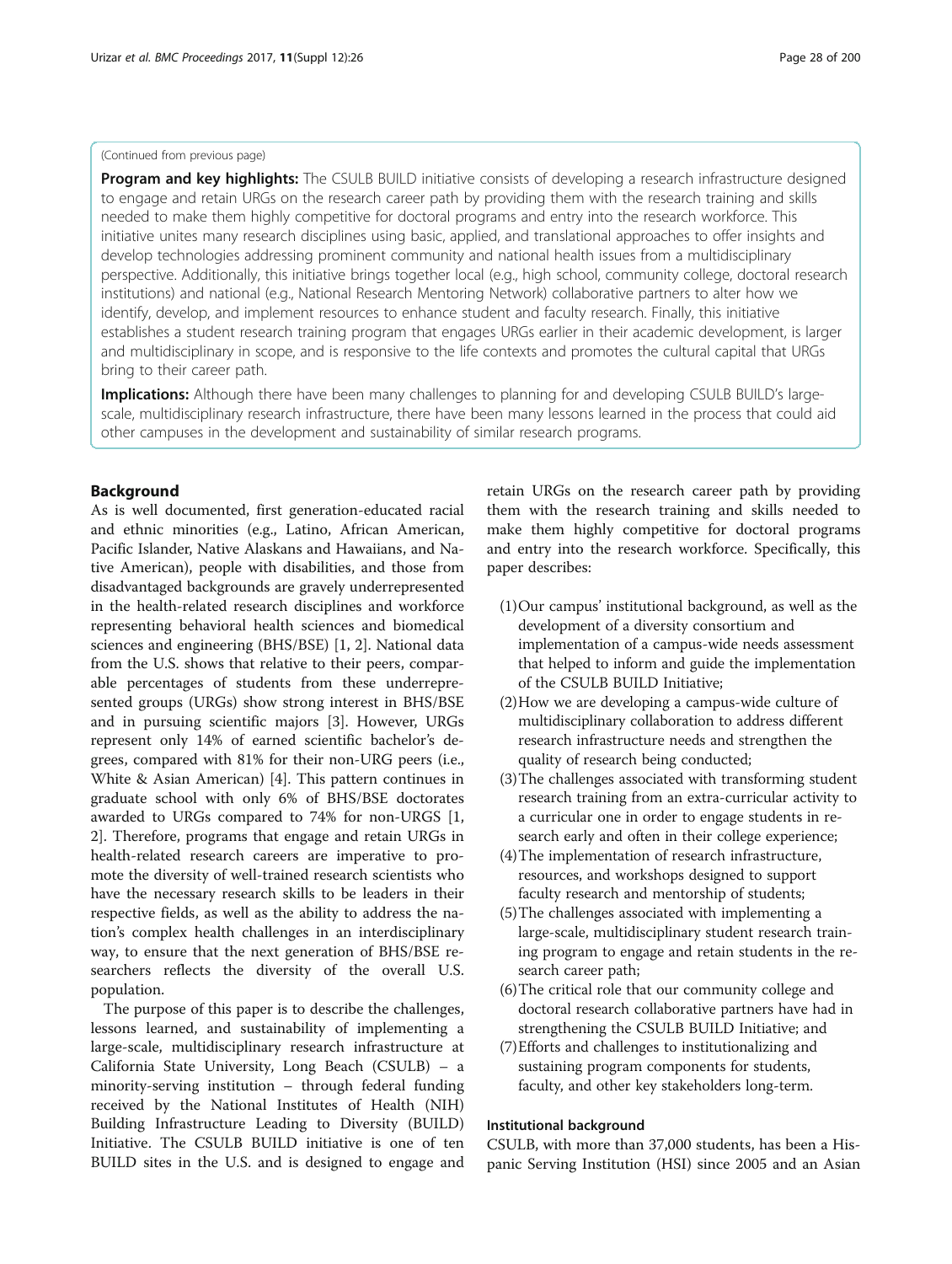American and Native American Pacific Islander-Serving Institution (AANAPISI) since 2011, CSULB is located within one of our nation's most diverse cities [\[5](#page-12-0), [6](#page-12-0)], providing an ideal environment for the development of student research scientists, particularly those from first generation-educated, underrepresented backgrounds. Based on self-reported data, the largest ethnic group on campus is Hispanic, who in fall 2016 represented 45.6% of total undergraduates. African Americans, Pacific Islanders, and Native Americans represented an additional 4.7% of undergraduates. Over half of CSULB students are first generation-educated, lower-income, and Pell Grant eligible. In Diverse Issues in Higher Education (2015) [[7](#page-12-0)], CSULB was ranked 6th in the nation among universities conferring bachelor's degrees in 2013–14 to URGs, including 6th nationally among those conferring bachelor's degrees to Hispanics and 21st in bachelor's degrees to Native Americans. Overall, CSULB's campuswide graduation percentages for URGs mirror their enrollment percentages, suggesting a positive and high retention and completion profile. In departments representing BHS/BSE in 2012, the graduation rates of URGs were higher than the national average (~34% at CSULB vs. 14% nationally) [\[8](#page-12-0)]. Just as CSULB has a long history of serving a diverse student population, it also has a long history of supporting student research through externally funded training programs. As seen in Additional file [1](#page-12-0), with funding from NIH, NSF, USDA and others, CSULB has supported and trained more than 1000 students over the past three decades. As these data demonstrate, CSULB has been a leader in preparing students from traditionally underserved communities in obtaining higher education.

#### Planning for CSULB BUILD (the AHORA initiative)

Despite CSULB's long history of student research training, many of these earlier programs focused on a smaller cohort of students (4 to 12) representing majors within a single college. These research training programs have traditionally been run within four colleges – College of Liberal Arts (CLA), College of Health and Human Services (CHHS), College of Natural Sciences and Mathematics (CNSM), and the College of Engineering (COE). However, they often worked in isolation from one another, used a single principal investigator (PI) system with little collaboration across disciplines, and were not institutionalized when funding ended. Given the limitations of these earlier programs, three CSULB faculty members (representing CLA, CHHS, and CNSM) worked with campus administrators to develop a three PI-system and apply for a NIMHD BUILD planning grant, which was funded in fall 2013. The primary objective of this grant was to develop the AHORA (Alliance for Health Opportunities Research Advancement) initiative [\[9](#page-12-0)], which focused on assembling a consortium of URG research partners, doctoral program directors, faculty, academic advisors, and students (both current and alumni in PhD programs). This consortium helped to assess student research training programs and institutional resources at CSULB. They also participated in focus groups, one-on-one interviews, and a one-day conference to share their experiences of the barriers that URGs face as they go through the doctoral pipeline. This data was analyzed and written into a best practices report for campus administrators and NIH that resulted in the emergence of six themes to inform strategic planning for engaging and retaining URGs in BHS/BSE research including: 1) perceptions of diversity and how it adds to the educational experience, 2) experiences of discrimination in academia, 3) effective mentorship, 4) barriers to academic success, 5) students' cultural capital and assets, and 6) successful program components [\[9](#page-12-0)]. Collectively, results from the AHORA initiative demonstrate that operating student research and mentorship programs in isolation does not take advantage of the diverse on- and off-campus resources, student peer interaction, and common initiatives for promoting graduate education that a unifying institutional infrastructure would provide. The standard approach to promoting graduate education has been a "program-specific" model wherein on-campus student research and mentorship programs often work separately and develop programmatic curriculum and resources to support their small cohort of students towards doctorate programs. This approach constrains programmatic ability for resource sharing, building a strong and visible campus presence for URGs, and creating support networks. Additionally, it does not provide alternate pathways for students interested in changing majors within the BHS/BSE fields. Consequently, students often lack awareness of available mentorship and resources to engage in research. These AHORA results were instrumental in helping to inform the design and implementation of the CSULB BUILD Initiative and were obtained through qualitative and quantitative assessments (across different stakeholders) that could be used by institutions that are looking to explore and assess their own infrastructure needs to identify resources needed to implement campus-wide research training programs focused on engaging and retaining URGs in research career paths.

# Challenges in developing a culture of multidisciplinary collaboration

To challenge the standard "program-specific" model of promoting graduate education, the CSULB BUILD initiative seeks to shift the institutional research and mentorship culture on the CSULB campus by unifying existing on-campus partners, our community college and local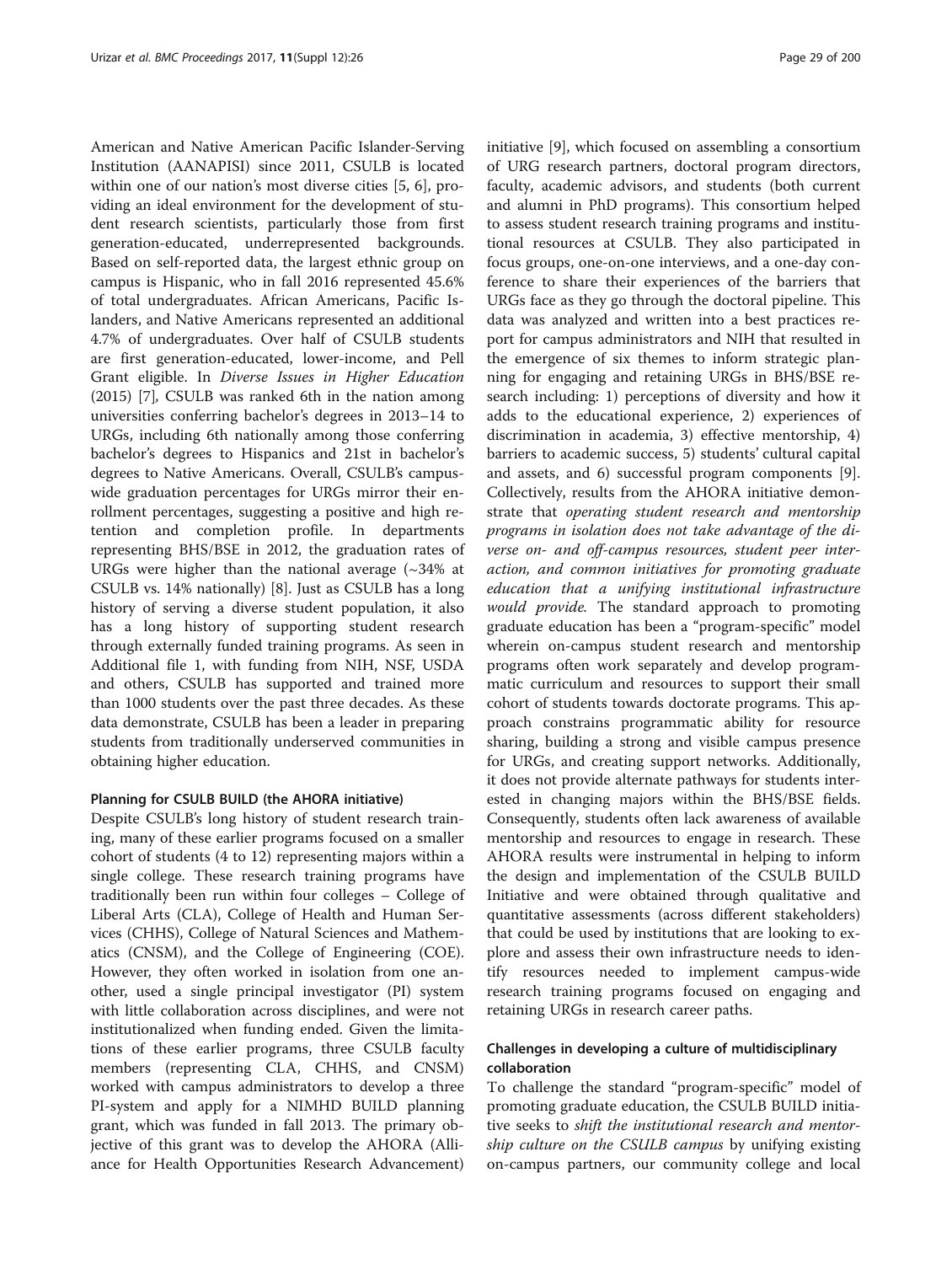research university partners, and our national network of doctoral research programs to fortify URG research training and career development. This starts at the leadership level, with our principal investigators, program directors, co-directors, and members of our advisory boards and steering committee representing several disciplines of health research. This formative work distinctively builds a unique alliance between the different health research disciplines at CSULB in order to bring together often disparate areas of science, with the common goal of increasing the number of URGs in the health research work force. We expect this alliance to lead to collaborations that offer a breadth of multidisciplinary research and mentorship opportunities for URGs.

The single biggest challenge we have faced in developing the CSULB BUILD program comes from the fact that this is a campus-wide initiative. Unlike earlier programs which focused on students from a smaller number of majors within a single college, BUILD requires coordination, leadership, and buy-in across multiple colleges and majors. The infrastructure, administrative issues, and learning of different academic and research cultures required for crossing borders between departments and academic units cannot be understated. Not only do faculty and administrators need to work across disciplines, every activity we do with students needs to be translated to the language and culture of the students' different academic discipline. An activity as seemingly straightforward as teaching students how to write a curriculum vitae (CV), for example, quickly becomes complex as the style and content of CVs in different fields varies. Another example comes from the way BUILD programs have been branded by NIH to promote "biomedical" research. This terminology was very problematic during the first couple of years of developing the BUILD program because the label of biomedical research does not resonate with the majority of healthresearch scientists that represent the wide array of research in the behavioral, clinical, and social sciences. This affected how BUILD was initially branded and viewed by key stakeholders (i.e., students, academic advisors, faculty, administrators, community college and research partners) on and off our campus, it affected our outreach efforts to recruit students and faculty, and it affected how we framed our programmatic activities and opportunities for career development. Specifically, our stakeholders viewed BUILD as a program that catered to CNSM students and faculty in the research areas of biology and chemistry. This required several discussions within our leadership team and consultation with our advisory boards (which include our community college and doctoral research partners) and steering committee to get rid of the term "biomedical" from our BUILD website, in all of our promotional materials, and most importantly, in the way we design and deliver programmatic activities to BUILD students participating in our learning communities and faculty participating in our career development workshops (both are described in more detail below). This unified approach has helped our leadership team to champion for students that NIH may not traditionally view as conducting "biomedical" research because they have majors in political science or religious studies, but who are clearly conducting innovative research with faculty mentors examining health disparities and public health issues in family health and behavioral neuroscience and who have a strong commitment to pursue graduate studies in health-related fields. In essence, shifting the institutional research culture has involved educating ourselves and NIH with where and how health research is being studied in different departments and majors on our campus in order for us to be more inclusive and innovative in supporting the research that is being conducted and that is more typical of that seen in federally-funded, multidisciplinary research institutions around the world that use more holistic frameworks, such as the "biopsychosocial model" of health, to address prominent health issues [\[10\]](#page-12-0).

BUILD has great potential and promise, but it is no small task in creating the procedures and mechanisms to get a program this large started and thriving. Without a unified and organized approach to working with the entire campus, we cannot transform the university in ways which will be lasting and maximize student success. While the development of a supporting infrastructure was part of our project goals, we underestimated the time and effort required for developing the nontangible aspects of campus infrastructure, which are critical for the success of this initiative. While BUILD capitalizes on lessons learned from earlier programs in regards to training students, BUILD also aims to transform the culture of the campus so that significant features of BUILD remain after funding ends.

# Challenges in institutionalizing student research curriculum

To enhance student research training on campus, CSULB BUILD focused on developing research-infused curriculum across colleges. Results from our AHORA initiative and its assessment of student research training showed that policies and practices supporting curricular research experiences varied widely between departments and colleges. Some departments had career explorationfocused courses, and some had courses designed to provide specific skills training that would support an aspiring researcher. The assessment also noted that a large body of research skill development and preparation for graduate study was offered through grant-funded student research training programs, such as the MARC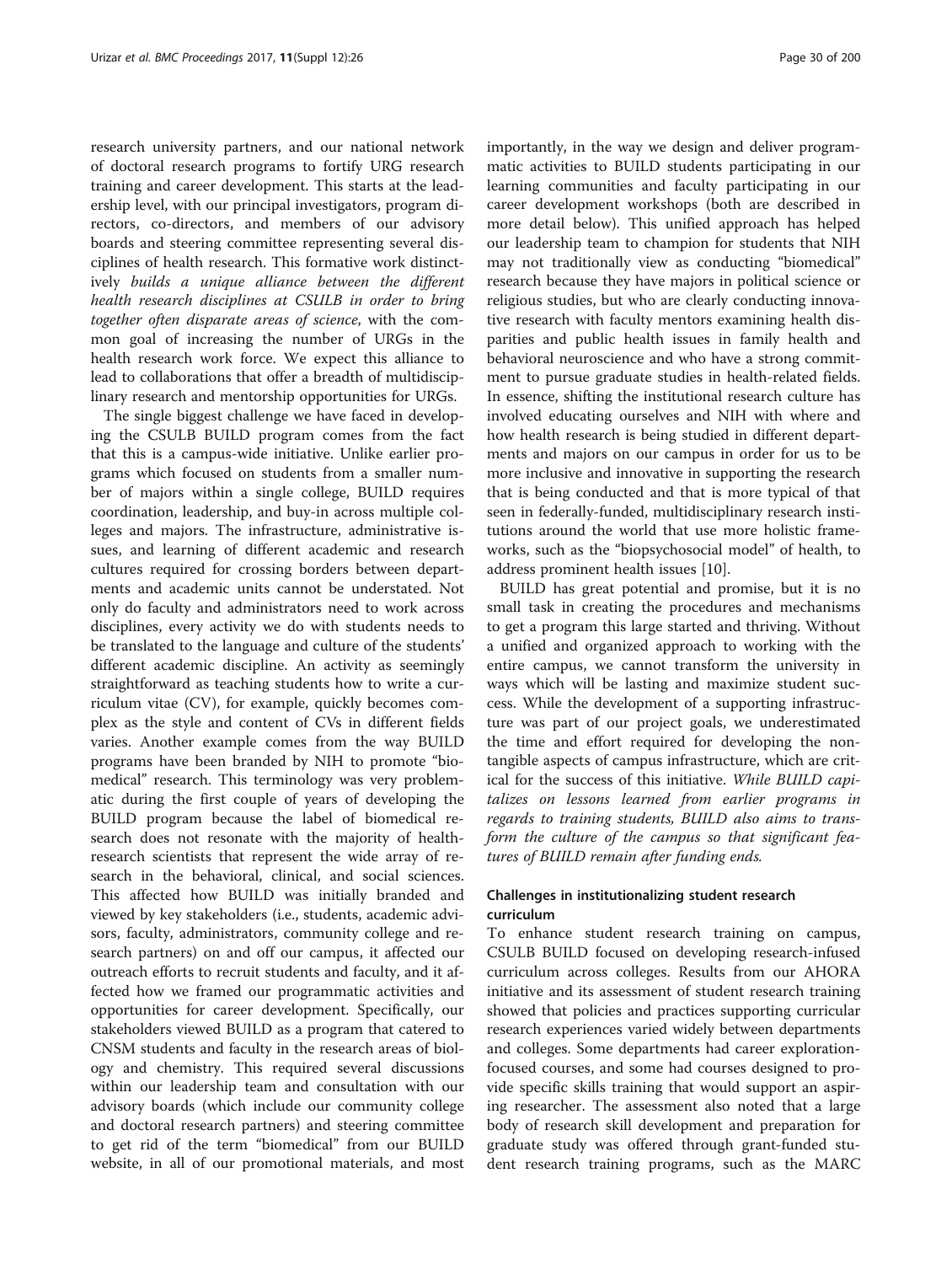U\*STAR, LSAMP, HSI STEM and RISE (see Additional file [1\)](#page-12-0). While these grant-funded activities are open to the entire campus, ensuring student awareness and scheduling them for a largely commuter and working student population limited participation. Our goal in support of the mission to enhance interest and preparation for entry into research careers is to move research training from an extra-curricular activity, often available to a limited number of participants, to a curricular one, where research-infused courses are available to all students across colleges and count towards degree requirements for graduation. An advantage of a campus-wide curriculum for some departments is the opportunity to provide research skills training without having to establish new courses where the numbers of participating students might initially be small. Campus-wide courses effectively pool students, and as demand increases, individual disciplines or small groups of related disciplines could justify creating their own sections of courses.

In our initial development stage, we sought feedback from representatives of each of the four colleges participating in the BUILD initiative (CLA, CHHS, CNSM, COE) and asked them to list individual skill sets needed to be successful in graduate study and beyond (see Additional file [2](#page-12-0)). Results were then organized around related topics resulting in the development of five courses. The objective of this course development was to ensure we had a true, coherent curriculum with articulated learning outcomes rather than a collection of isolated courses.

The first course was a Career Exploration course for freshmen. The class objectives were to engage entry level students to (a) explore the full range of career options, (b) become aware of the cultural and community assets they can bring to careers, and (c) cultivate an identity as a scientist, all with an emphasis on possible research careers. Course activities focus on scientist identity and mindset factors influencing career selection based on published evidence-based interventions. Having acquired a clearer vision of a rewarding career path, students create individual development plans (IDPs) they can use and refer to as they move through their undergraduate education. We plan to share the course with partners at the community colleges so that this course can be offered on their campuses. The course can also serve as a mechanism for recruiting new students into BUILD and BHS/BSE research careers.

The remaining four courses, while open to all students, are required of BUILD student trainees and are designed to create a research-infused curriculum. The curriculum begins with Introduction to Research Methods, a sophomore course introducing principles of experimentation, hypotheses formulation and testing, measurement, naturalistic observation, correlational studies, analysis, and reporting. Two versions of this course were developed, one each for the BHS and BSE disciplines, in recognition of differences in needed disciplinary skills. The other sophomore course is Introduction to Health Disparities, an interdisciplinary course that explores socioeconomic, biological, environmental, and institutional factors associated with health issues and disease. Students learn about research and interventions that affect positive health outcomes and access for underserved, underrepresented, and diverse populations.

At the junior-level, we developed a Scientific Research Communication course that helps build proficiency in oral and written communication and intensive practice in writing, editing, and evaluating scientific reports, with specific reference to discipline-specific methodologies as related to scientific inquiry and research. The last course, Advanced Research Design & Methods, engages students in hypothesis testing, experimental design, methodological and technical procedures for experimentation, identifying funding sources for their research (NIH and other sources), and grant writing. Like the Introduction to Research Methods course, we created BHS and BSE versions of this course to address the differences in emphasis and content [please see Additional file [2](#page-12-0) for an overview of student learning goals across the courses].

Creating the courses does not ensure their institutionalization, so planning to avoid pitfalls was developed. So that the curriculum was not perceived as applying only to BUILD trainees, the curriculum was tagged as the "CSULB Research Curriculum." The courses were designed to fit into the university's general education (GE) curriculum to reduce the potential impact on the students' course unit total and time to completion. The courses are being presented to individual departments for consideration as potential electives within existing degree programs. With most CSULB majors at the allowed 120-unit maximum, adding courses as elective options should not extend the students' time to degree completion.

The process of executing the planned development has met with challenges. As a campus-wide curriculum, the courses are interdisciplinary and cross-listed between colleges. Without a clear "ownership" of a single academic unit identifying available faculty and questions of who schedules rooms and pays instructors has required a team effort across four colleges. Recognizing that this effort will be difficult to sustain, we are looking into the creation of a research course prefix and moving the courses to a central office within the university. The Office of Research and Sponsored Programs (ORSP) has taken a leadership role in meetings with key campus administrators and stakeholders to begin the process of institutionalization of these courses.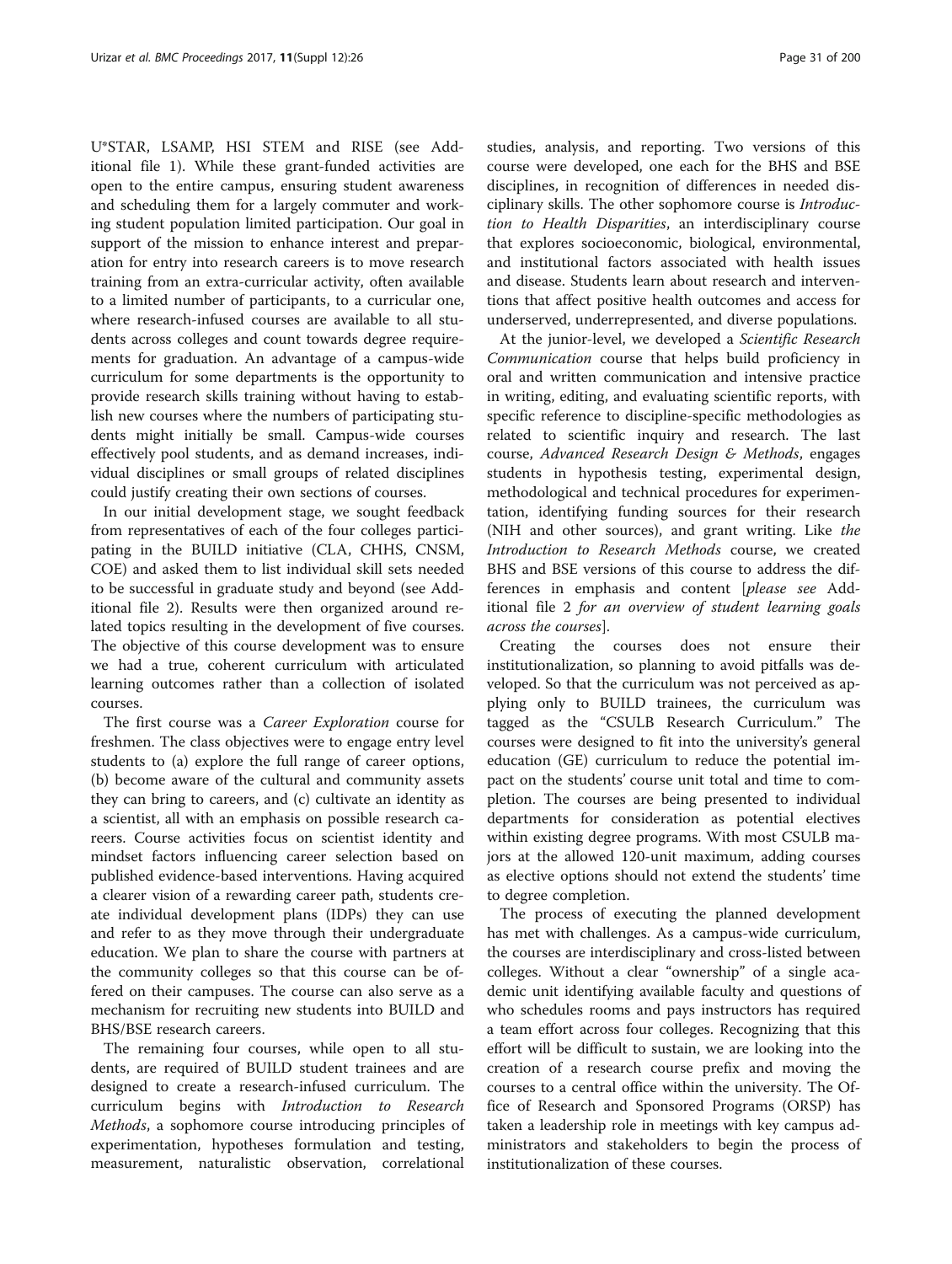#### Fortifying the research infrastructure

In addition to enhancing our research curriculum for students, findings from the AHORA initiative revealed that the CSULB campus has not adequately integrated its BHS/BSE research infrastructure. Specifically, there is very limited sharing and access to research resources, poor interdisciplinary communication and collaboration across colleges, and a lack of consistency in the respective colleges' "research cultures" and administrative support. Additionally, faculty perceive that their time and effort with student mentorship is undervalued. These findings have led to substantive institutional support from CSULB's administrators to support faculty, as well as enhance and sustain student research training and mentorship activities. The CSULB BUILD initiative has established a strategic plan for research infrastructure intended to leverage and integrate existing strengths, reduce costly redundancies through resource sharing, and facilitate interdisciplinary and multidisciplinary collaborations. Coordination among large numbers of departments in four different colleges is a challenging task. To achieve these goals, CSULB BUILD devoted monetary resources to (a) establish or equip shared research space in support of CSULB's research infrastructure, (b) fund competitive awards in support of individual and collaborative faculty research, and (c) fund or sponsor technical training workshops for faculty and students that are open to participants from any discipline. In addition, BUILD committed resources to faculty training and support in the areas of cultural competency and sharing best practices in mentoring and teaching, as part of a BUILD mentoring community that includes participation from faculty across all four colleges. By adding diversity in terms of disciplines, faculty are able to more freely communicate about specific issues and obtain multiple perspectives from colleagues across campus for whom they would otherwise have no interaction.

An important piece of this initiative was investing in and fortifying CSULB's research infrastructure across the four colleges participating in BUILD (CHHS, CLA, CNSM, and COE). The challenging task of determining how to allocate these resources was met by addressing the unique and greatest needs for each college. For CHHS, a new Interdisciplinary Health Research Laboratory was established to help provide faculty with research space to conduct different types of research studies, from interviews and focus groups to healthrelated interventions. For CLA, funds provided by BUILD were supplemented by a 2.9 million dollar investment from the university to support the major construction of three wet labs in the Psychology Building to increase research and student training in the area of behavioral neuroscience. To extend CNSM's research capability, a state-of-the-art cell-sorter was purchased as a shared resource for the college. For COE, BUILD partially supported the renovation of a research facility, as well as a high fidelity 3-D printer and scanning software, to support the research and student training activities for the newly established BS degree program in biomedical engineering. The Provost also committed university space for a Research Success and Student Engagement Center which houses the BUILD headquarters and provides the infrastructure needed to connect students and faculty to research resources and career development opportunities on campus, as well as those of community college partners and doctoral research partners. Despite the challenges common to establishing new research infrastructure, these investments are anticipated to have far-reaching impact in terms of research capacity for the campus.

#### Faculty research and mentoring development

In addition to fortifying our campus' research infrastructure, BUILD faculty's research and mentoring activities are supported in two other ways. Small grants support faculty and student research, while a series of workshops and professional learning opportunities support faculty's development as mentors and instructors. CSULB BUILD offers several competitive awards for faculty to strengthen and enhance their individual and collaborative research programs as a form of capacity building for the University. The first type of award is the Research Stimulation Grant (RSG; individual research program) and Collaborative Research Stimulation Grant (CRSG, in collaboration with a R01-level PI to enhance the CSULB faculty's research program), which provide faculty PIs with seed money for pilot projects. Data collected from these projects are intended to help the PIs meet the requirement of submitting a grant proposal to an external funding source in order to increase their competitiveness for external funding. The second award is the Small/ Midsize Equipment and Computer Award. This award allows faculty to equip their own labs with computers and/or smaller equipment (between \$5000 and \$24,999) to support BUILD student-mentored research. In addition to these awards, BUILD also provides funding and support for technical training workshops to enhance the skills, knowledge, and abilities of our faculty and students to engage in a wide variety of research topics, instruments, methodologies, and statistical analyses representing various areas of BHS/BSE research.

# BUILD mentoring community

In addition to grant support and technical training workshops, faculty also receive peer support for their mentoring activities with BUILD student trainees. In collaboration with the National Research Mentoring Network (NRMN), we developed and implemented a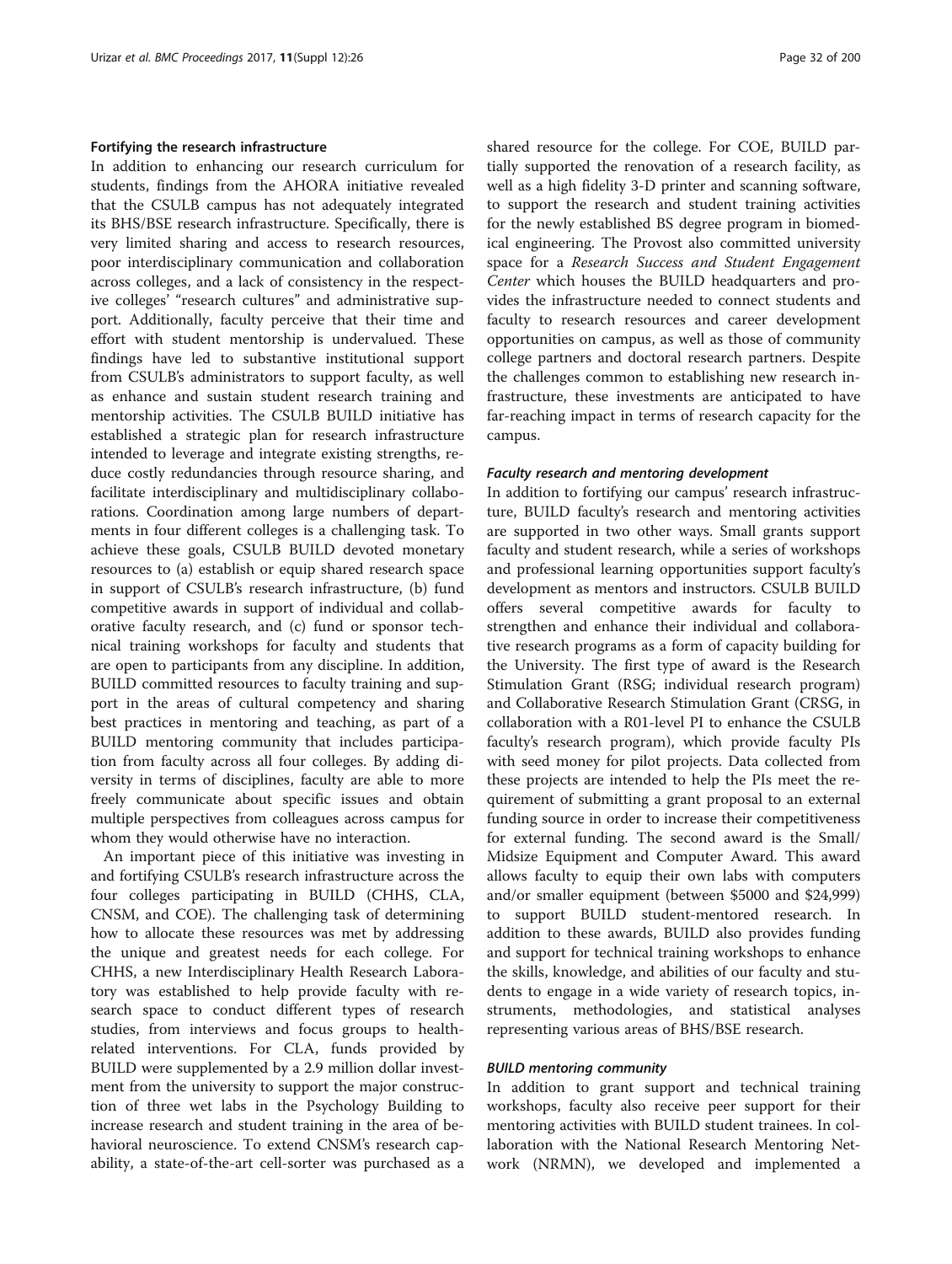BUILD mentoring community (BMC) program to promote faculty skills in active learning methods and research-emphasized pedagogy when mentoring students in research and classroom settings. This 10-week hybrid program consists of two face-to-face meetings with other faculty and an online forum which allows BMC members to read, discuss, and share personal expertise in mentoring philosophy, aligning expectations of mentors with mentees, fostering student independence, creating a mentoring plan, as well as identifying ways to promote effective communication and students' cultural capital [[11](#page-12-0), [12\]](#page-12-0). We also provide a series of multicultural workshops that supplement the BMC and cover topics that include examining stereotypical assumptions about language and ethnic minority students in learning situations and the effects that these assumptions have on faculty's perception of students' academic preparedness and success [\[13](#page-13-0), [14\]](#page-13-0). The content and format of the BMC and these multicultural workshops were formulated in response to results from our AHORA initiative, which demonstrated that standard approaches to mentoring students in research include environments that promote a student deficit model (focused on correcting student deficiencies) and are often void of understanding the resilience and cultural strengths, as well as the obstacles that URGs have overcome to enroll in college and engage in research [[9\]](#page-12-0). Therefore, having faculty who are culturally responsive and supportive of students is an important factor for student success. A second, and important, component of the BMC is a second semester project where faculty pilot test and assess refinements in their mentoring skills in order to put new ideas into practice and evaluate their effectiveness in improving students' experiences with research training and professional development. After completing the project, faculty write a short summary of their findings and share what they have learned with their peers. A common challenge in implementing these types of programs is getting faculty buy-in to participate in these professional development activities. To support BUILD faculty mentors who complete the BMC and who attend one of our multicultural workshops, we provide them with research supply money (\$1800) to support their collaborative work with BUILD students. Additionally, we provide faculty with a \$1000 stipend for completing the BMC's second semester project. In collaboration with NRMN, our faculty receive a certificate of completion of CSULB-NRMN training at the end of the program. Faculty are encouraged to include this documentation of program completion in their files for retention, tenure, or promotion (RTP), as well as include this information on their NIH biosketches. We are currently in discussions with campus administrators to see how participation in these programs can be promoted, sustained, and valued by RTP committees when faculty are reviewed for retention, tenure, or promotion.

# Implementing a multidisciplinary student research training program

Several factors can serve as barriers to URGs engaging in research. These include academic environments that lack institutional diversity (few faculty and student role models, few resources allocated to diversity initiatives), which can lead to URGs feeling isolated and showing lower levels of commitment in proactively navigating and pursuing training opportunities for graduate school [[15, 16](#page-13-0)]. Many URGs are also the first in their family to attend college and, therefore, experience a lack of family understanding and support for their aspirations to attend graduate school (which can occur for parents who have received little to no information regarding career options for URGs who pursue research paths) [\[14](#page-13-0), [18](#page-13-0)]. Finally, many students face socioeconomic adversity that require them to contribute to their family's economic survival, making it difficult to balance work and school and limiting their engagement in on-campus research activities [\[17](#page-13-0), [18](#page-13-0)]. As such, innovative programs honoring URGs' life contexts are critical to engage students in BHS/BSE research career paths. The CSULB BUILD student research training program was designed to address several of these barriers to higher education by cultivating students' culturally congruent science identity and sense of belonging in the research environment via continuous research exposure, academic support, supplemental instruction, and multi-tiered mentoring that integrates family support systems and students' cultural capital [[11,](#page-12-0) [19](#page-13-0), [20](#page-13-0)]. In addition, BUILD activities use active learning approaches and project-based learning that is meaningful to the students' values and relevant to their respective communities [\[21, 22](#page-13-0)]. Students are recruited at the freshmen and sophomore levels to support early engagement in BHS/BSE research. Freshmen with strong science interest and academic potential are recruited to participate in our nine-month BUILD Associates Program beginning in their sophomore year. Sophomores are subsequently recruited to participate in the BUILD Scholars Program, which is a two-year program (i.e., junior and senior years) that includes Scholars participating in an 8-week Summer Research Training Program in their first year in the program and in an offcampus Summer Research Internship at a doctoralgranting institution in their second year. As illustrated in Fig. [1](#page-7-0), students have the opportunity to move through Lower and Upper Division training curricula that emphasize continuous research training from the sophomore to senior year. Altogether, our current group of sophomores, juniors, and continuing seniors equates to 110 active BUILD student trainees for the 2016–2017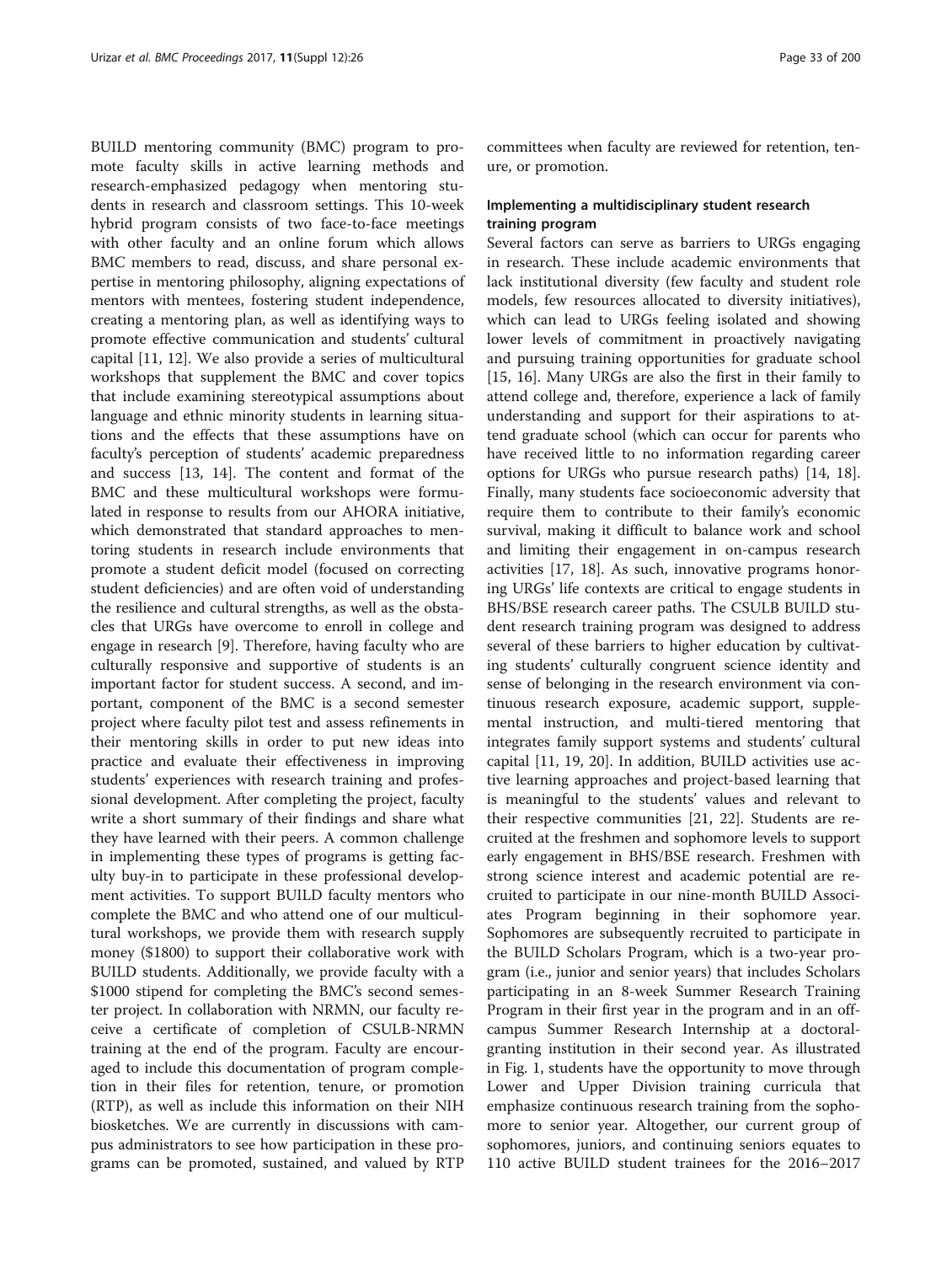<span id="page-7-0"></span>

academic year, representing the largest student cohort of the 10 BUILD sites.

The key components of the BUILD Associates and Scholars programs are a year-round Learning Community seminar and faculty-mentored research training, as well as participation in the BUILD Research Colloquium, Graduate Record Examination (GRE) study pods, and family connection events. These components are supplemented by substantial financial (i.e., tuition, stipend, funds for research supplies and conference travel) and academic support (e.g., priority registration, in-house writing specialist, and in-house education counselor). The training goals of the BUILD Associates and Scholars programs are for students to: (a) acquire basic and advanced research methods and statistical skills via required coursework and mentored research experiences, (b) learn about the current directions and cutting-edge BHS/BSE research, (c) develop and conduct an independent research project, (d) learn to disseminate research findings, and (e) develop a culturally congruent science identity.

#### Learning community seminar

The Learning Community (LC) seminar utilizes a student cohort model to create a formal support system for BUILD trainees and provides them with the opportunity to apply research concepts learned in the classroom and research setting, develop research and professional skills, and cultivate personal and cultural assets in a supportive environment that is supplemented by curriculum, workshops, and colloquia. The LC seminars are run separately for each level of the program. Given the large scale

of the CSULB BUILD program, multiple sections are offered and facilitated by LC Graduate Assistants (nearpeer mentors). This multi-tiered, near-peer mentoring model allows our trainees to receive additional support and advice to allow them to identify what works in supporting their own academic success. This model has been shown to promote student belonging and identity development better than single mentor models [[11](#page-12-0), [19](#page-13-0)] and is a key component of our student training program. Another major emphasis of the learning community is to involve students' families in BUILD events such as our Summer Research Symposium, where students present a research poster on their work to faculty mentors, families, and friends. These events aim to increase family support and understanding of the career paths and demands that our trainees experience, as well as offer a unique and novel method to enhance students' cultural congruence of their scientific identity [\[20](#page-13-0)]. The integration of cultural factors (e.g., developing and strengthening growth mindset, stereotype threat, attribution error) in building a relevant science identity for URGs has the added benefit of utilizing cultural capital to enhance student outcomes. The Student Cultural Capital Model, adapted and developed through the National Center of La Raza/CSULB Center for Latino Community Health, Evaluation & Leadership Training [[11\]](#page-12-0), creates an environment that promotes understanding of resilience, cultural strengths, and barriers experienced by URGs. Applying this model acknowledges the assets and strengths (i.e., cultural capital) that URGs bring to academic settings and their research career paths. To promote student awareness of their cultural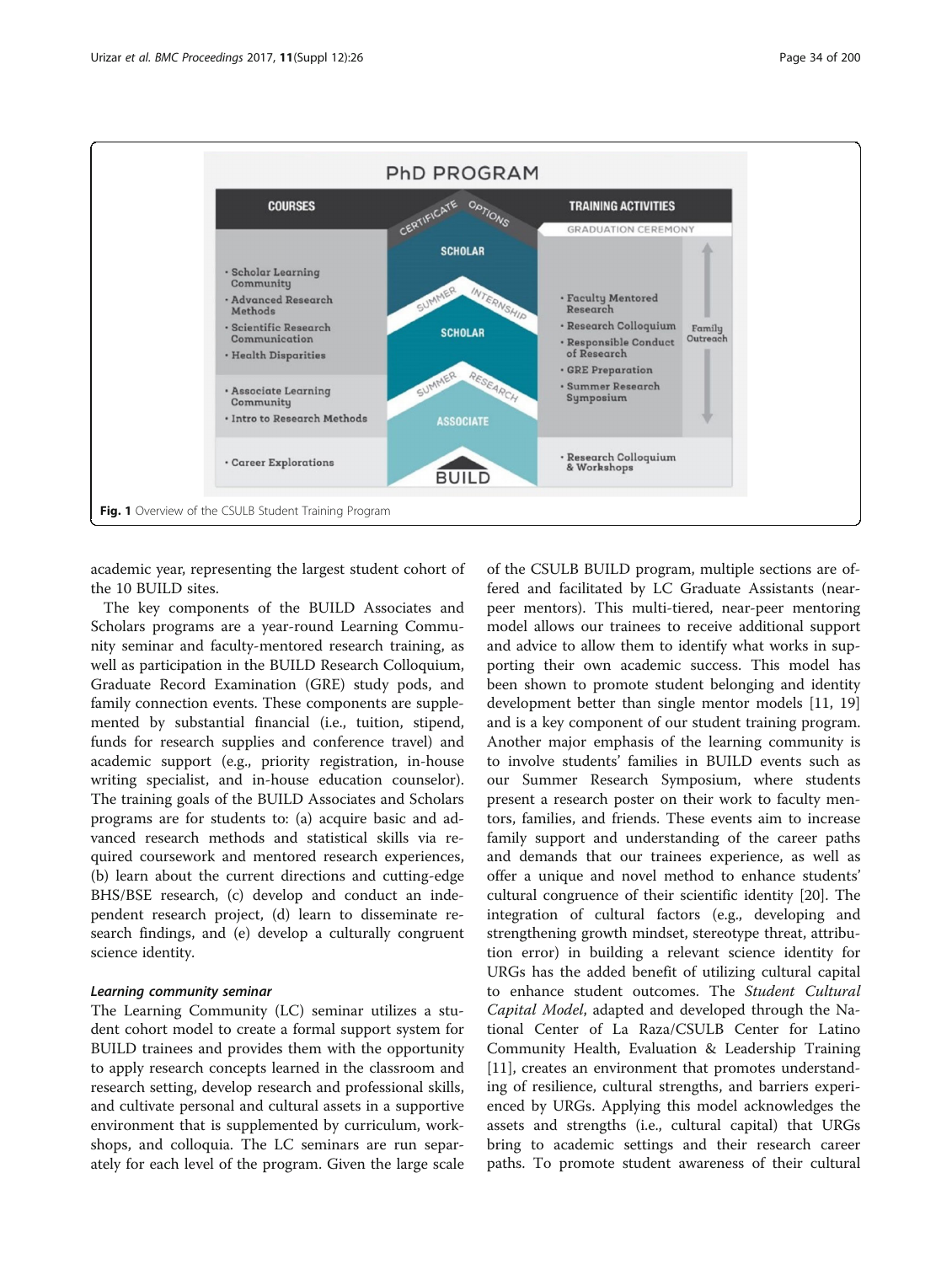capital, the LC includes activities that facilitate Scholars writing their personal statements, forcing them to think about why they are pursuing graduate education and what they would like to accomplish in and beyond graduate school, thereby helping them to articulate their culturally congruent scientist identity.

#### Research training

Upon entering the program, BUILD Associates and Scholars are paired with a faculty mentor, a training director, and a graduate assistant to foster a multi-tiered mentoring experience. Trainees are placed in researchactive labs (as measured by publications, procurement of external funding, presentations at national conferences), and expected to participate in research projects, spending 10–15 h per week in the lab during the academic year. Associate trainees are expected to produce a research proposal for their independent research project that they would complete as Scholars by the end of the academic year, while Scholars are expected to design and complete an independent research project by the end of their two-year program under the guidance of their faculty mentor. In addition to these faculty-mentored research experiences, BUILD Associates and Scholars learn cutting edge BHS/BSE research by attending the monthly BUILD Research Colloquia series (speakers often consist of research faculty from our research partner institutions). By the end of the multi-year BUILD training, our Scholars will have made a minimum of seven paper presentations and four poster presentations in diverse settings, ranging from the relatively nonthreatening and intimate (our LC seminars) to the professional and challenging (Annual Biomedical Research Conference for Minority Students - ABCRMS, Society for Advancement of Chicanos/Hispanics and Native Americans in Science- SACNAS and other national discipline-specific conferences). Trainees are also encouraged to present at on-campus research fairs and competitions and the CSU Research Competition.

# Barriers and challenges to student research training

When developing the proposal for our training program, we were primarily focused on building on the rich cultural assets of our students. However, in implementation of "scaling up" we learned in a rather painful way how naively optimistic we were. Training activities that we had developed and honed with typical groups of 6–12 students in prior research training programs did not easily translate to providing training to over 100 trainees ranging from sophomores to seniors from over twenty majors across four colleges (see Table 1). In addition to the 110 active BUILD student trainees in the program, there are more than 80 faculty mentors that work with them, 6 BUILD training directors, two staff members

|  | Table 1 2016-2017 BUILD Participation by College |  |  |
|--|--------------------------------------------------|--|--|
|  |                                                  |  |  |

| <b>BUILD Student Status</b>  | <b>CHHS</b> | COF | CI A   | <b>CNSM</b>   | Totals |
|------------------------------|-------------|-----|--------|---------------|--------|
| <b>BUILD Associates</b>      |             |     | $\sim$ | 16            | 29     |
| <b>BUILD Year 1 Scholars</b> | 4           | 12  | 15.    | 1O            | 41     |
| BUILD Year 2 Scholars        |             |     | Q      | $\frac{1}{2}$ | 40     |
| Totals                       | 12          | 26  | - 29   | 43            | 110    |

BUILD Building Infrastructure Leading to Diversity, CHHS College of Health & Human Services, COE College of Engineering, CLA College of Liberal Arts, CNSM College of Natural Sciences & Mathematics

dedicated to student training, and 18 graduate assistants (GAs). One quickly senses the enormity of the program and the complexity that its size and diversity in research disciplines bring to the table. Finding a common language in health research even among the training directors was a challenge. Identifying and articulating training priorities that all BUILD disciplines could agree on was yet another. Simple assignments such as "how to read a primary journal article" was no longer simple to implement. Almost every training activity involved extensive planning and coordination among faculty, training directors, GAs and trainees whether it be something as simple as providing feedback on a draft of a CV to something massive as taking 40 plus trainees to ABRCMS or SACNAS. Therefore, we created a Learning Community Specialist position who assists the 6 training directors with the development, adaptation, and manualization of the Learning Community activities and curriculum. The Learning Community Specialist is also in charge of training and supervising the 16 GAs. Vigilant monitoring of trainee's academic performance and engagement becomes essential to making sure that we have a pulse on how they are doing. To address these challenges, we developed multi-level mechanisms such as weekly student activity logs, trimester trainee evaluation by faculty mentors and GAs, biannual Individual Development Plans, and individual meetings with GAs and BUILD training faculty to ensure that problems are caught early and timely support of students is provided. Finally, communications with mentors regarding upcoming training activities or evaluations are made via monthly e-newsletters.

#### Collaborative role of pipeline and research partners

A key component of the CSULB BUILD Initiative has been our pipeline and research partnerships with local community colleges and doctoral research universities, respectively. As part of BUILD, we established an external advisory board that includes several members from our pipeline and research partners in order to obtain their expertise and feedback on all BUILD activities, particularly those related to challenges in developing a culture of multidisciplinary collaboration, in institutionalizing student research curriculum, in fortifying CSULB's research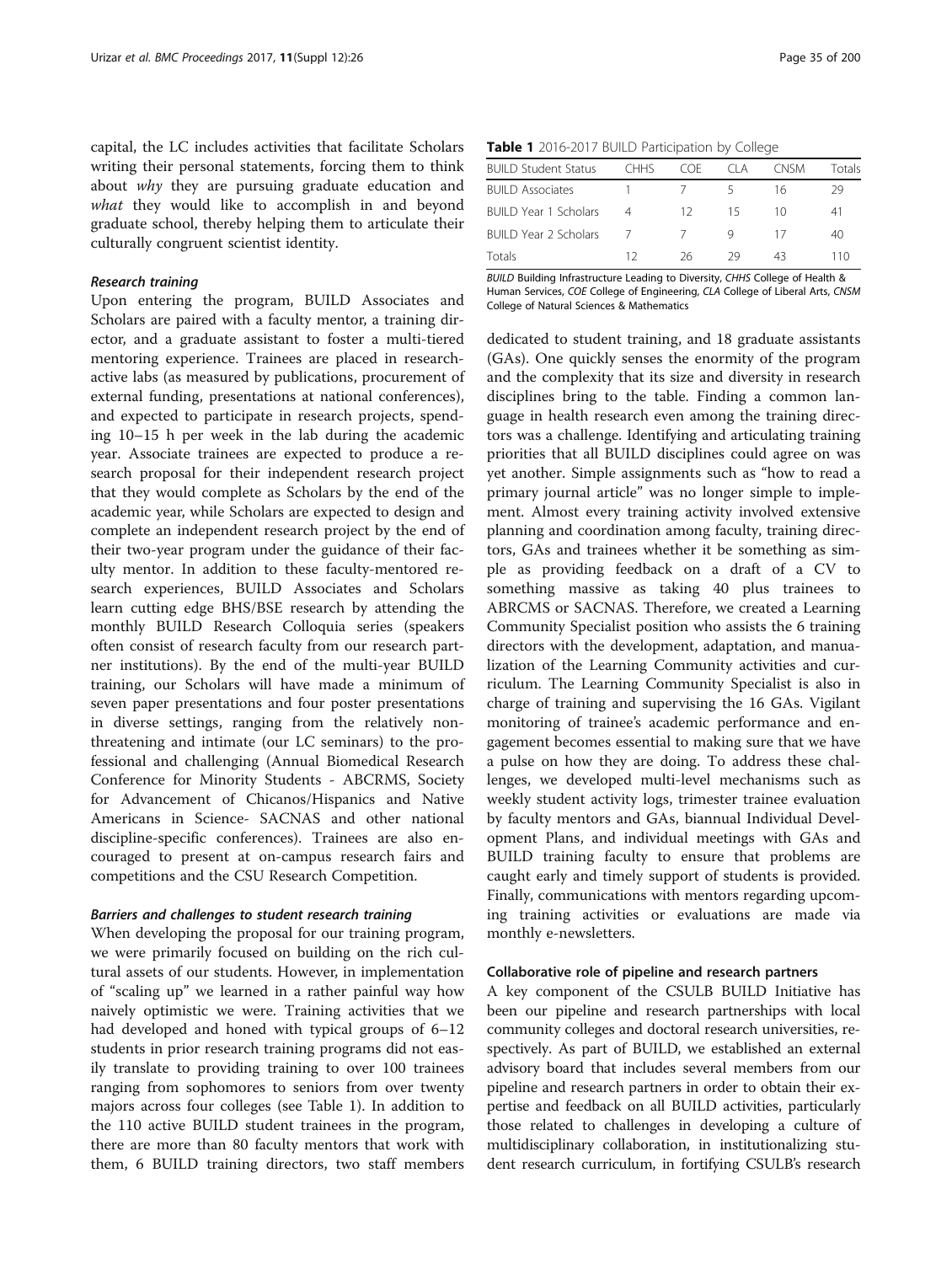infrastructure, and in implementing a large-scale student research training program that infuses culturallyresponsive pedagogies. We have applied their feedback in branding BUILD to a wider audience of students and faculty through infrastructure support for "health-related research". Furthermore, they have been instrumental in sharing resources to support events and workshops for community college students, CSULB BUILD student trainees, and faculty from CSULB and our research partners (described in more detail below). The synergy for these partnerships stem from previously established relationships and contacts that CSULB faculty had with key stakeholders at these institutions (through research collaborations, involvement in previous student research training programs) which were fortified with our pipeline and research partners' participation in our AHORA diversity consortium and needs assessment (conducted in preparation of CSULB BUILD) to identify priority areas for collaboration that would mutually benefit the diversity initiatives for campus administrators at CSULB and those at our partner institutions. Examples of these activities are described below.

#### Pipeline partnerships

Our pipeline partners for CSULB BUILD consist of four community colleges (CC) and a local K-12 school district that collaborate with student outreach of transfer students and freshmen to CSULB. Results from our AHORA Initiative show that transfer students (and freshmen) often feel isolated when joining a new campus, which presents an opportunity to engage these students early on through involvement in research to increase their sense of belonging, help them focus on a career trajectory, and increase graduation rates. Many students at our local community colleges engage in research with their professors through research methods classes (or other research-related courses) where they are introduced to research experiments, data collection, statistical analyses, and research writing. However, these students are often unaware of how to get involved in research when they transfer to a 4-year college, or attempt to do so much too late in the process. CSULB BUILD provides a unique opportunity to join forces with our pipeline partners to share opportunities for continued research training at CSULB, while supporting the student initiatives that our partners have on their campuses. Mutual student outreach efforts have consisted of cohosting face-to-face BUILD information sessions and inclass announcements on their campus, sending targeted information emails to transfer students; housing display cases on the CC campuses which showcase BUILD and recent campus alumni currently in the BUILD program; posting fliers and posters on the CC campus; disseminating recruitment videos targeted to each CC partner, and having CSULB faculty participate in community college events as guest speakers. We are finding that using pictures and quotes from BUILD students who are CC alumni resonates with students on their community college campus. We are working to increase these efforts so CC students are able to picture themselves as the transfer student who is a good fit for CSULB BUILD program activities. These outreach efforts were magnified through the year-long contributions of a VISTA Member (Volunteers In Service To America – a domestic Peace Corps type program) whose primary purpose was to support BUILD outreach.

Outcomes of our outreach efforts have been successful overall, but mixed when considering the significantly greater success we have had building on existing relationships than starting new ones. In 2015–16 we conducted more than 50 presentations reaching more than 2000 people (in large part because of our VISTA volunteer). These efforts resulted in a large number of CC student applications to BUILD as shown in Table [2.](#page-10-0) In our first year, roughly 1/5 of BUILD Scholar applicants and accepted Scholars were CC transfer students. This number increased in year 2 with half of all applicants and a quarter of participating Scholars having spent at least some of their career on a CC campus. While important to have contact with administrators (their buy-in, even if tacit, is helpful), reaching out directly to CC faculty and counselors seems to be more effective. This has not always been easily accomplished as CC department websites are inconsistent and may not include contact information for faculty, coupled with the large number of part-time employees, makes collaborating with CC faculty more problematic on campuses where we did not have a pre-existing relationship. In addition to student outreach, our CC partners have provided us with valuable input regarding our freshmen career exploration course, which is designed to engage students in thinking about different career options, including research. They have offered a course (without the health research focus) similar to this one for years and have good ideas about how to run this type of class. CC faculty have volunteered to work with our faculty to develop and review the class as it is being implemented at CSULB. Given the need and interest in this course at the CC level, BUILD is planning to support a section of this course at our partner campuses. Finally, at the recommendation of our CC partners, we are working to provide them with data about their alumni, which they can use to support requests for funding and program support.

#### Research partnerships

Like our successful CC partnership efforts, the research pipeline partnerships developed from existing relationships between faculty on our campus and theirs. This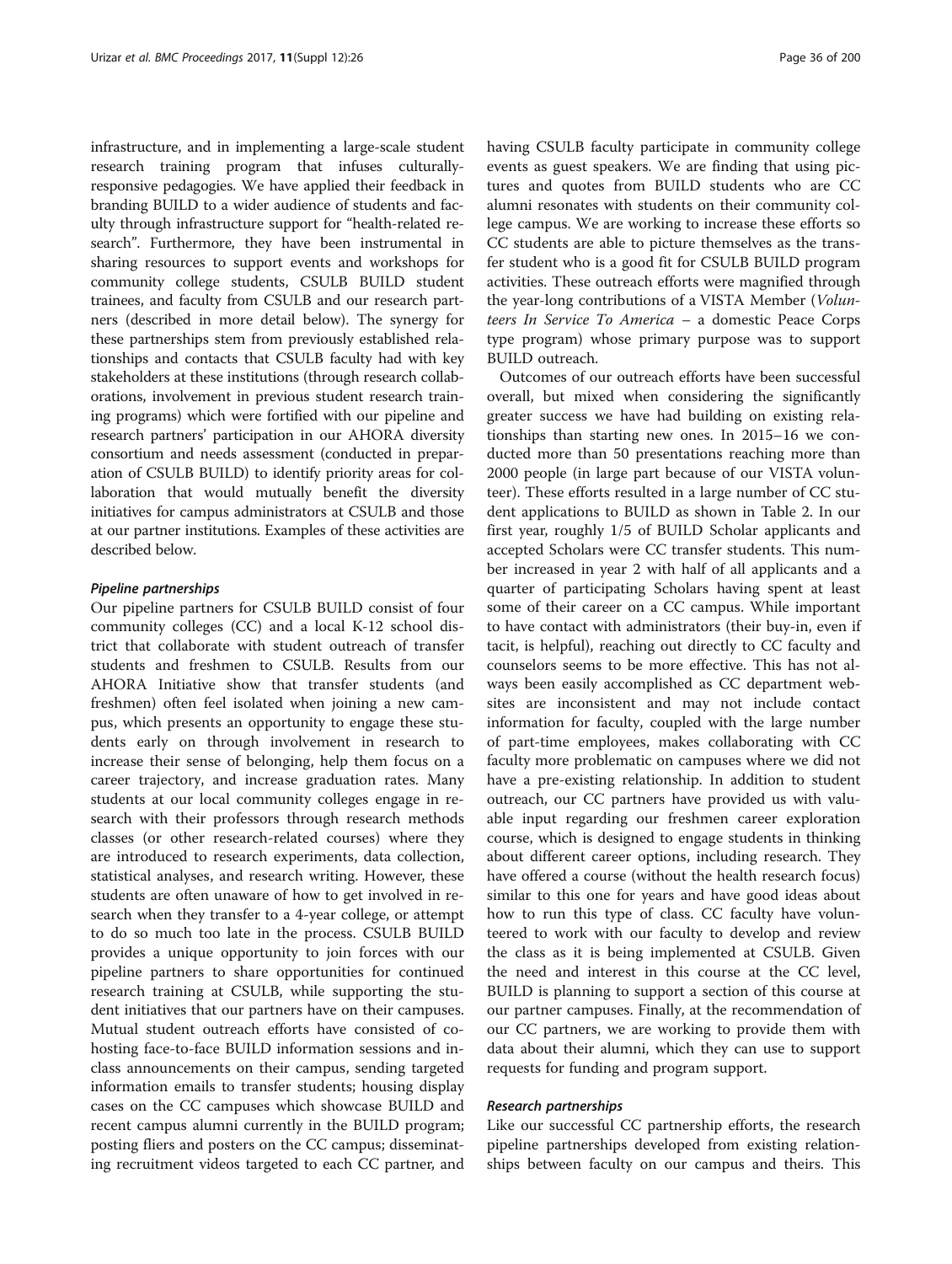<span id="page-10-0"></span>

| Table 2 Community College Alumni Representation in BUILD |
|----------------------------------------------------------|
|----------------------------------------------------------|

|                                                            | 2015-2016 Cohorts |                                                                                 |              | 2016-2017 Cohorts |                                                 |                                             |  |
|------------------------------------------------------------|-------------------|---------------------------------------------------------------------------------|--------------|-------------------|-------------------------------------------------|---------------------------------------------|--|
|                                                            |                   | # Applications # Student trainees Total # BUILD # Applications<br>to join BUILD | Participants |                   | # Student trainees to join BUILD                | Total # BUILD<br>Participants *as of 3/3/17 |  |
| Lower Division BUILD<br>Associates (1-year program)        | 54                | 39                                                                              | 39           | 60(3 CC)          | 35(2 CC)                                        | 29(2 CC)                                    |  |
| Upper Division 1 BUILD<br>Scholars (2-year program)        | 126(24 CC)        | 47(10 CC)                                                                       | 43(9 CC)     | 94(46 CC)         | 54(25 CC)                                       | 41 $(11 C)$                                 |  |
| Upper Division 2 BUILD<br>Year 2 Scholars (2-year program) |                   |                                                                                 |              |                   | $(N/A -$ continuing UD) $(N/A -$ continuing UD) | 40                                          |  |

Numbers in parentheses represent community college transfer students who are in their first year at CSULB or previously transferred to CSULB from a community college

BUILD Building Infrastructure Leading to Diversity, CC community college, N/A not applicable, UD upper division

initial entry point for starting and expanding programwide partnerships cannot be underestimated. It allows us to have a point of contact on the partner campus who provides introductions and immediate buy-in that otherwise takes a long time to develop. We currently have two official research partner institutions for the CSULB BUILD initiative (University of California, Irvine – UCI; University of Southern California – USC) who have committed to engaging and collaborating with BUILD faculty and student trainees on their research through submission of joint grant proposals in research areas of mutual interest (e.g., NIH R01 grants, BRIDGES, IRACDA), a pipeline exchange program where faculty and students from CSULB and research partner institutions can visit research labs on other campuses to enhance their research infrastructure and resources (e.g., USC faculty visiting CSULB), and extending an open invitation to health-related research events and presentations to stimulate the dissemination of research findings (e.g., BUILD colloquium have showcased UCI and USC faculty). In addition, both UCI and USC have committed to participating in the BUILD summer research training program, where upper division BUILD Scholars are paired with a research partner faculty member to assist in ongoing research, become acclimated to the graduate school environment, and enhance networking opportunities for admission to doctoral research programs. To stimulate student interest in applying to UCI and USC summer research training programs, we have coordinated student field trips to these campuses, which has resulted in a number of students being accepted into these summer programs. This collaboration is mutually beneficial as it has the potential to increase the research infrastructure for BUILD faculty mentors, and create sustainable and successful partnerships between campuses that lead to increased opportunities for exceptional student research training and a higher volume of students entering the doctoral pipeline leading to BHS/ BSE research careers. Other aspects of this collaboration that have continued to be developed include implementing a pilot post-doctoral scholars program, where underrepresented postdocs would visit CSULB to engage in

teaching and research activities, serving as academic role models for URGs. We are also working to provide faculty diversity hiring workshops that are co-developed with our research partners, to strengthen best hiring practices. These partnerships build upon existing collaborations on a larger scale, are sustainable and formalized, and increase capacity to advance students from diverse backgrounds through the doctoral pipeline.

#### Evaluation of CSULB BUILD outcomes

Evaluation is a key component to our program goals and activities. A multi-year evaluation plan measures and tracks program-related activities to assess the overarching goals of the CSULB BUILD initiative. The evaluation includes specific plans and activities to assess each of the key intervention levels of the initiative (i.e., Research Infrastructure, Faculty Development, and Student Research Training). The specific aims of the evaluation are to: (1) Implement an evaluation plan to assess both the short- and long-term goals of CSULB BUILD; and (2) Collaborate and coordinate evaluation data collection, activities, and approaches with the Coordination and Evaluation Center (CEC), NRMN and the BUILD Steering committee.

The evaluation of CSULB BUILD is a large-scale project requiring significant resources (e.g., an experienced evaluator, time, data collection and reporting) to carry out the planned activities. Our evaluation team works closely with the CSULB BUILD Leadership team to develop data collection procedures and measures to ensure that project goals, objectives, and processes are met. Data on performance indicators are collected throughout each year to evaluate each BUILD program component. This data-driven approach ensures that changes and improvements to the program can be assessed regularly and implemented by the BUILD Leadership team. The evaluation design utilizes a mixed-methods approach (i.e., both quantitative and qualitative) that includes data collection with all participants (e.g., annual surveys, interviews and focus groups with BUILD students, alumni, and faculty mentors). Other BUILD activities are evaluated using tracking forms, analysis of institutional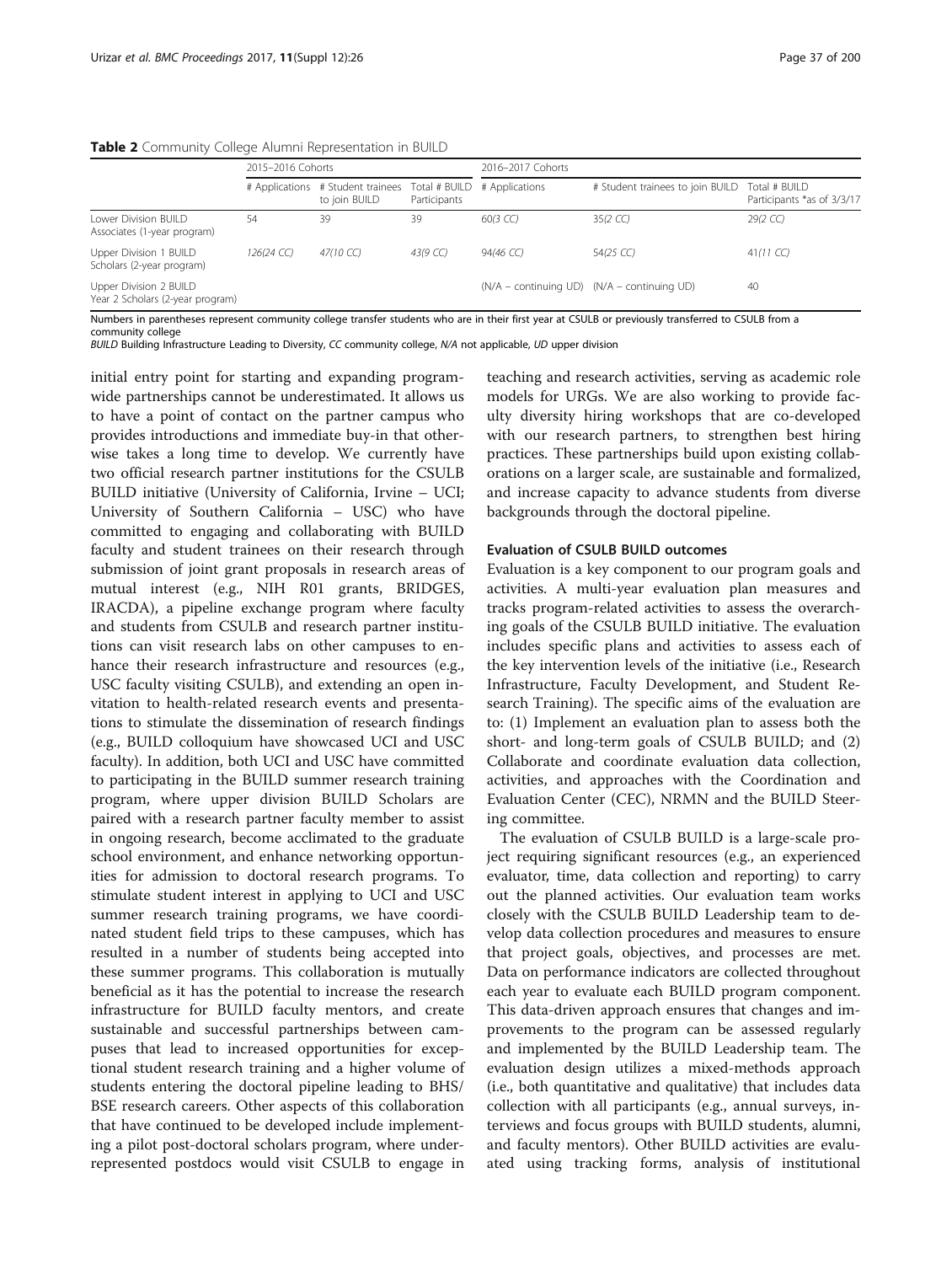research data, and conducting interviews with both primary and partner institutional leaders to assess the longterm impact of the CSULB BUILD initiative. The CSULB BUILD evaluation team regularly communicates with the CEC, NRMN, and the BUILD Steering committee and implements their recommendations regarding the use of standardized measures, assessment of Hallmarks of Success, and evaluation activities. The evaluation team is committed to assisting with the consortiumwide evaluation of the BUILD initiative to assess longterm impacts on increasing student, faculty, and institutional participation in BHS/BSE research.

#### Institutionalization efforts for sustainability

CSULB has emphasized the importance of institutionalizing the efforts of BUILD. Much of the early work on BUILD was devoted to putting infrastructure in place, developing all the components, and building bridges across the four colleges. Great effort was also made to establish connections across all levels within the university and across divisions (Academic Affairs, Student Services, Administration and Finance, and University Relations and Development) to ensure that all knew about the student, faculty, and institutional components of BUILD and the opportunities for faculty and students. The goal was to establish relationships with people and offices where we could go for help in getting these components up and running and then in institutionalizing them.

People at all levels within CSULB are committed to the success of students and BUILD is an initiative that fits well with our University's mission. Thus, while there have been many challenges, institutionalization efforts have been supported by campus administrators. Prior to and since receiving funding, both our university President and Provost have been committed to breaking down silos to enhance our research infrastructure; providing university resources to support existing and new programs focused on student and faculty development (including expanding our faculty learning community); developing new courses to recruit, engage, and retain students in BHS/BSE research; facilitating our efforts to strengthen our collaborations with our pipeline and doctoral research partners; and sharing courses with our community college pipeline partners. In addition, they have committed university space for a Research Success and Student Engagement Center to facilitate the efforts of our BUILD team, while enhancing student and faculty engagement in BHS/BSE research and fostering interdisciplinary research collaborations. They also committed university funds to develop research facilities and resources to enhance the research infrastructure for faculty and students. Despite the disparate needs of different colleges, the CSULB BUILD initiative has

provided a forum for addressing these needs while strengthening cross-college efforts to enhance student success.

We recognized that our state-funded university would not have the resources to keep a complex program like BUILD running in its existing form after NIH funding ended. Thus, our efforts have been, and will continue to be, focused on integrating various components of BUILD into the existing fabric of the institution. The key is to identify offices and centers where BUILD components would naturally fit and enhance their own programmatic efforts and mission. For example, our BUILD Faculty Mentoring Community is something that should be available to all faculty across the university and can easily be run by the Faculty Center for Professional Development. Our BUILD-developed curriculum, websites, and developed resources for student-mentor matching will fit easily into the Office of Undergraduate Research Support (OURS) that was recently launched. Pilot projects, both individual and collaborative, are similar to ones that are sponsored by our Office of Research and Sponsored Programs (ORSP) and, thus, funding will still be available to help increase the research capacity of faculty mentors, making them more competitive for external funding. The collaborative pilot projects will continue to build interdisciplinary research across the colleges. Databases showing available equipment/technologies for research on campus (and at partner institutions) can be maintained by ORSP. Modules that we have developed for training and professional development of our Graduate Assistants are being considered by NRMN to be incorporated into their training materials. Our Graduate Studies Resource Center will provide support for undergraduates applying to doctoral programs and help with GRE preparation. We will continue our pipeline and research partnerships, including offering the course on careers exploration at the community colleges and working with the CSULB Deans and the Vice Provost for Academic Equity, Diversity and Inclusion at UC Irvine in our efforts to increase the diversity of our faculty.

The size of our BUILD training program is large and in a continuing form may need to be smaller with fewer students, but our commitment and mission of preparing students to be highly competitive for doctoral programs in health-related fields will continue. Finding financial support (stipends and hourly wages) for students is one area that will be problematic and may require university-level development efforts, but many of the students in BUILD are eligible for financial aid. Students will be able to enroll in BUILD-developed courses that will count for degree requirements in some departments and will also fulfill general education requirements. Elements of our student research training program will be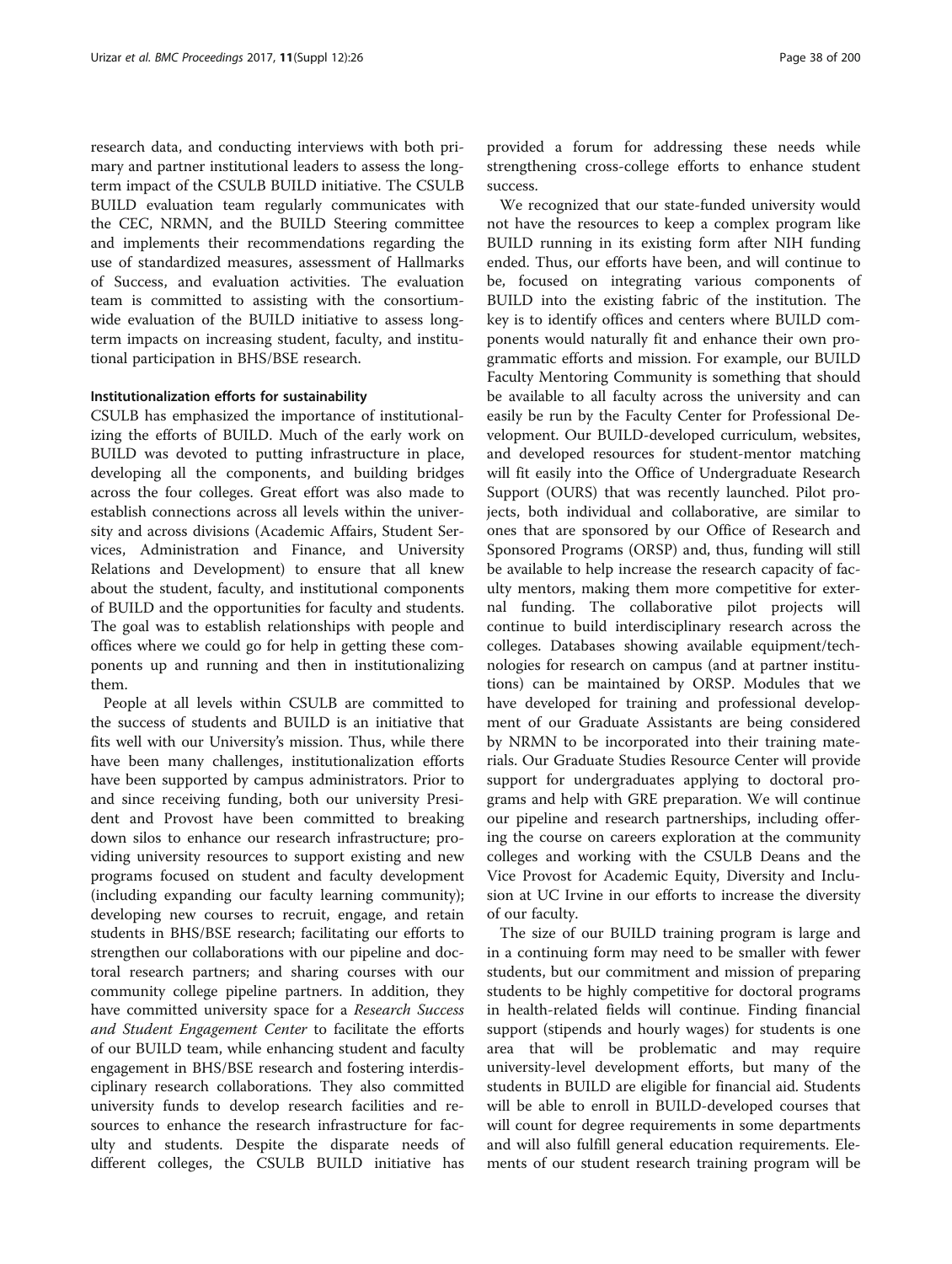<span id="page-12-0"></span>sustained as we institutionalize the innovative components of the BUILD Learning Community (which can be housed in OURS) to continue supporting students in cultivating a culturally-congruent science identity and sense of belonging to keep them in the BHS/BSE research career pathway. Furthermore, the curriculum for the learning community will be available for dissemination for other institutions as published training manuals. As personal relationships between our campuses and individual faculty develop and thrive, so too will the institutional partnerships between CSULB and our pipeline and research partners, allowing cross campus opportunities for research and growth.

# Additional files

[Additional file 1:](dx.doi.org/10.1186/s12919-017-0088-3) Selected list of past and current student research training programs at California State University, Long Beach (CSULB). This file includes a selected list of past and current student research training programs at CSULB by program name, dates of operation, program methods and objectives, and key findings and results. (DOCX 22 kb)

[Additional file 2:](dx.doi.org/10.1186/s12919-017-0088-3) Overview of student learning goals and skill development from research curriculum at California State University, Long Beach (CSULB). This file includes an overview of the student learning goals for each of the courses developed to be part of the BUILD (and campus) research curriculum. (DOCX 22 kb)

#### Acknowledgements

We thank the National Institutes of Health, the campus administrators and staff at CSULB, our advisory board members, and our community college and research partners, as well as our BUILD faculty mentors, our BUILD team, and students and their families for all of their contributions to make the CSULB BUILD initiative a success.

#### Funding

Work reported in this publication was supported by the National Institutes of Health Common Fund and Office of Scientific Workforce Diversity (USA). Publication of this article was funded by the CEC awards U54GM119024 and U54GM119024–03:S1 administered by the National Institute of General Medical Sciences (NIGMS). This work was supported by grants administered by NIH-NIGMS under Award Numbers: UL1GM118979; TL4GM118980; RL5GM118978. The content is solely the responsibility of the authors and does not necessarily represent the official views of the National Institutes of Health.

#### Availability of data and materials

Not a data-based article.

#### About this supplement

This article has been published as part of BMC Proceedings Volume 11 Supplement 12, 2017: The Diversity Program Consortium: Innovating Educational Practice and Evaluation Along the Biomedical Research Pathways. The full contents of the supplement are available online at [https://](https://bmcproc.biomedcentral.com/articles/supplements/volume-11-supplement-12) [bmcproc.biomedcentral.com/articles/supplements/volume-11-supplement-12](https://bmcproc.biomedcentral.com/articles/supplements/volume-11-supplement-12).

#### Authors' contributions

This manuscript included writing contributions by all of the authors representing their different roles on the CSULB BUILD initiative. The first two authors (Urizar and Henriques) provided extensive work in writing different sections of the manuscript while providing final edits to make sure that all sections met journal guidelines. All authors have read and consented to the authorship on this version of the manuscript.

#### Authors' information

Guido G. Urizar Jr. (BUILD Principal Investigator), Chi-Ah Chun (BUILD program director, Student Training Core), Kim Vu (BUILD program director, Institutional Development Core), and Gino Galvez (CSULB BUILD evaluation consultant) are in the Department of Psychology at California State University, Long Beach (CSULB). Laura Henriques (BUILD community college coordinator) is in the Department of Science Education at CSULB. Paul Buonora (BUILD program director, Research Enrichment Core) is in the Department of Chemistry and Biochemistry at CSULB. Laura Kingsford (BUILD Principal Investigator) is the Dean of the College of Natural Sciences & Mathematics at CSULB.

# Ethics approval and consent to participate

The CSULB BUILD Initiative was conducted in full compliance with ethical standards and approved by the Institutional Review Board at California State University, Long Beach.

# Consent for publication

Not applicable

# Competing interests

There are no conflicts of interest in this manuscript with any of the authors in any way.

#### Publisher's Note

Springer Nature remains neutral with regard to jurisdictional claims in published maps and institutional affiliations.

#### Author details

<sup>1</sup>Department of Psychology, California State University, Long Beach, CA 90840, USA. <sup>2</sup> Department of Science Education, California State University, Long Beach, CA 90840, USA. <sup>3</sup> Department of Chemistry & Biochemistry California State University, Long Beach, CA 90840, USA. <sup>4</sup> College of Natural Sciences & Mathematics, California State University, Long Beach, CA 90840, USA.

#### Published: 4 December 2017

#### References

- 1. National Science Board: Science and engineering indicators. Arlington, VA: National Science Foundation; 2012.
- 2. Nelson DJ: Nelson Diversity Surveys, Diversity in Science Association: Norman, OK, 2004. Retrieved 11 May 2010 from [http://chem.ou.edu/~djn/](http://chem.ou.edu/~djn/diversity/top50.html) [diversity/top50.html](http://chem.ou.edu/~djn/diversity/top50.html).
- 3. Hurtado S, Chang JC, Sáenz VB, Espinosa LL, Cabrera NL, Cerna OS. Predicting transition and adjustment to college: minority biomedical and behavioral science students' first year of college. Res High Educ. 2007;48(7):841–87.
- 4. National Center for Education Statistics. Education statistics quarterly. Alexandria, VA: National Center for Education Statistics; 2001.
- 5. Geis S: Long Beach awaits hate-crime verdict, Washington post website; 2007. Retrieved 11 May 2010 from [http://www.washingtonpost.com/wp-dyn/](http://www.washingtonpost.com/wp-dyn/content/article/2007/01/22/AR2007012201143.html) [content/article/2007/01/22/AR2007012201143.html](http://www.washingtonpost.com/wp-dyn/content/article/2007/01/22/AR2007012201143.html).
- 6. Long Beach, CA Profile: Facts, map & Data; 2016. Retrieved 30 Sept 2016 from <http://california.hometownlocator.com/ca/los-angeles/long-beach.cfm#peer>.
- 7. Diverse Issues in Higher Education: Top 100 degree producers baccalaureate (2015).<http://bit.ly/2y7heBE>. Accessed 8 July 2016.
- 8. Griffith AL. Persistence of women and minorities in STEM field majors: is it the school that matters? Econ Educ Rev. 2010;29(6):911–22.
- 9. Rios-Ellis B, Urizar G, Buonora P, Galvez G, Bird M: Charting a path for underrepresented minority success in biomedical and behavioral research careers. Alliance for health opportunities research advancement (AHORA) project report. National Institute on Minority Health and Health Disparities; 2014.
- 10. Boyer BA: Theoretical models in Health Psychology and the model for integrating medicine and psychology. In Comprehensive handbook of clinical Health Psychology. Hoboken, NJ: John Wiley & Sons, Inc; 2008:3-30.
- 11. Rios-Ellis B, Rascon M, Galvez G, Inzunza-Franco G, Bellamy L, Torres A: Creating a model of Latino peer education: weaving cultural capital into the fabric of academic Services in an Urban University Setting. Education and Urban Society; 2012.
- 12. Pfund C, Branchaw J, Handelsman J. Entering mentoring. 2nd ed. New York, NY: WH Freeman and Co.; 2015.